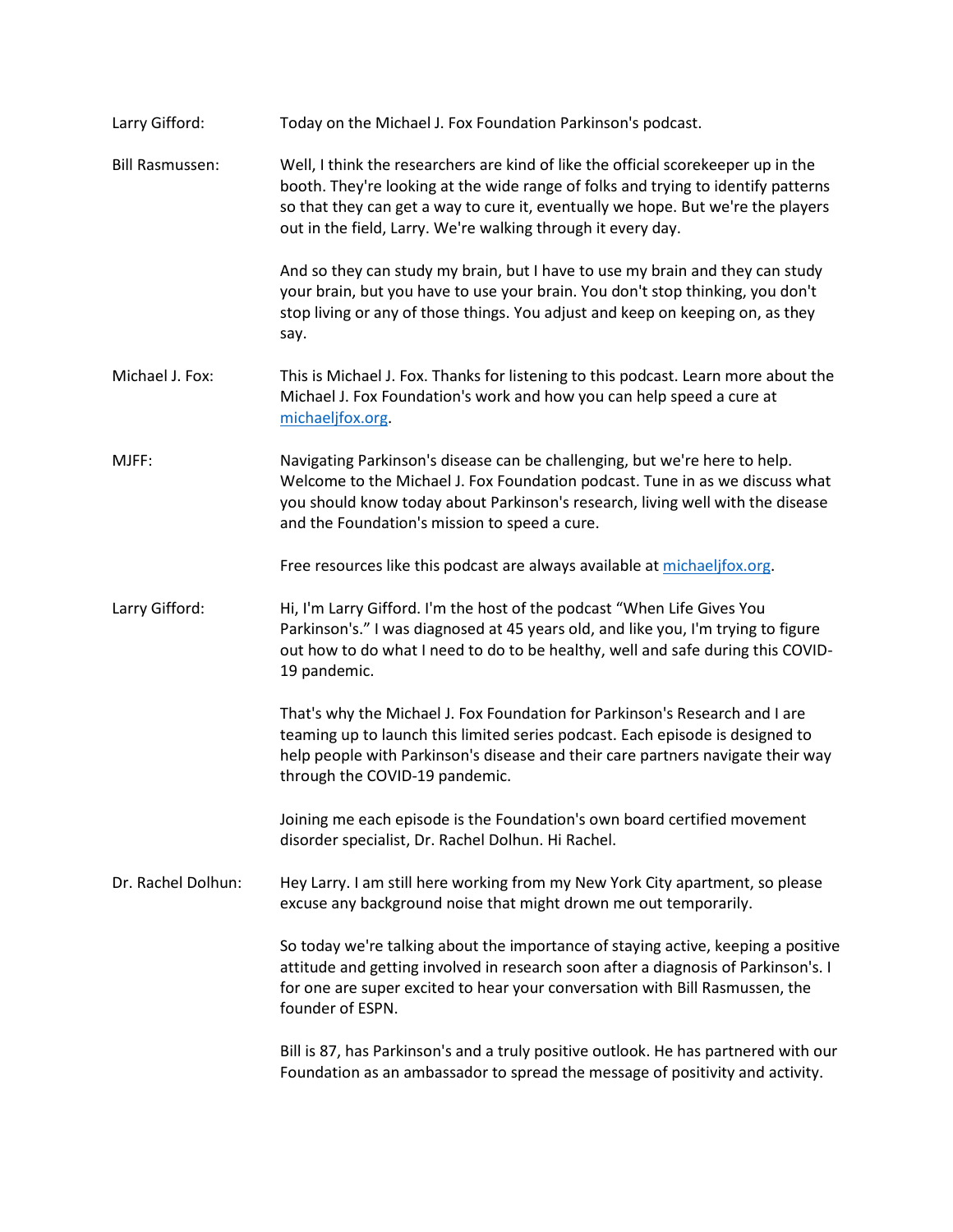|                    | He will also be a spokesperson for a message we're calling embrace early<br>engagement.                                                                                                                                                                                                                                                                                                              |
|--------------------|------------------------------------------------------------------------------------------------------------------------------------------------------------------------------------------------------------------------------------------------------------------------------------------------------------------------------------------------------------------------------------------------------|
| Larry Gifford:     | 87, that's amazing. This is the first I'm hearing about embrace early<br>engagement. What's that?                                                                                                                                                                                                                                                                                                    |
| Dr. Rachel Dolhun: | Yeah, this is all about reaching people in their very earliest days and months of<br>living with Parkinson's. This is a really tough time for a lot of people<br>understandably. People are trying to process what Parkinson's means for them<br>and their future, and this is a time that a lot of people hide their diagnosis.                                                                     |
| Larry Gifford:     | You know, Rachel, I hid mine. I had symptoms for like eight years. I just ignored<br>them. And then once I got the diagnosis, I hid the diagnosis for eight months. I<br>mean, this is a real thing.                                                                                                                                                                                                 |
| Dr. Rachel Dolhun: | It's so true, and it's a time when people hide because they don't want to be<br>treated differently. They don't want to be pitied, but it makes it more stressful,<br>and it makes the symptoms even harder to hide.                                                                                                                                                                                 |
| Larry Gifford:     | Oh yeah, for sure. When you're hiding them, then you're stressed. You're like,<br>who knows, who doesn't know, can they see this twitch? And then the stress<br>actually increases the symptoms.                                                                                                                                                                                                     |
| Dr. Rachel Dolhun: | That's right. And one of the other things is that it makes it harder or impossible<br>to participate in research during a time when they may not be taking<br>medication, and can make really valuable contributions to disease<br>understanding, and also testing new treatments with the potential to either<br>slow or stop disease progression.                                                  |
|                    | We've heard so many times from people who didn't know that this was an<br>option until it was too late to be part of some really important studies that are<br>ongoing even today.                                                                                                                                                                                                                   |
| Larry Gifford:     | Well, this sounds like a really important initiative and Bill seems like quite a<br>force to be behind it.                                                                                                                                                                                                                                                                                           |
| Dr. Rachel Dolhun: | He really is, and we met Bill. We really just loved everything about him and his<br>message. So we asked him to join our patient council with you, Larry, to serve as<br>an ambassador, to share his message of staying positive, of getting involved, of<br>being active and of getting rid of those feelings of stigma or of shame that so<br>many people experience early on with this diagnosis. |
| Larry Gifford:     | Yeah. Well, that's exciting. And as the founder of ESPN, and I know you're a<br>huge sports fan, Rachel.                                                                                                                                                                                                                                                                                             |
| Dr. Rachel Dolhun: | Larry, unless we are talking about the Green Bay Packers in the days of Brett<br>Favre, or dirt track weight model racing, I really know nothing about sports.                                                                                                                                                                                                                                       |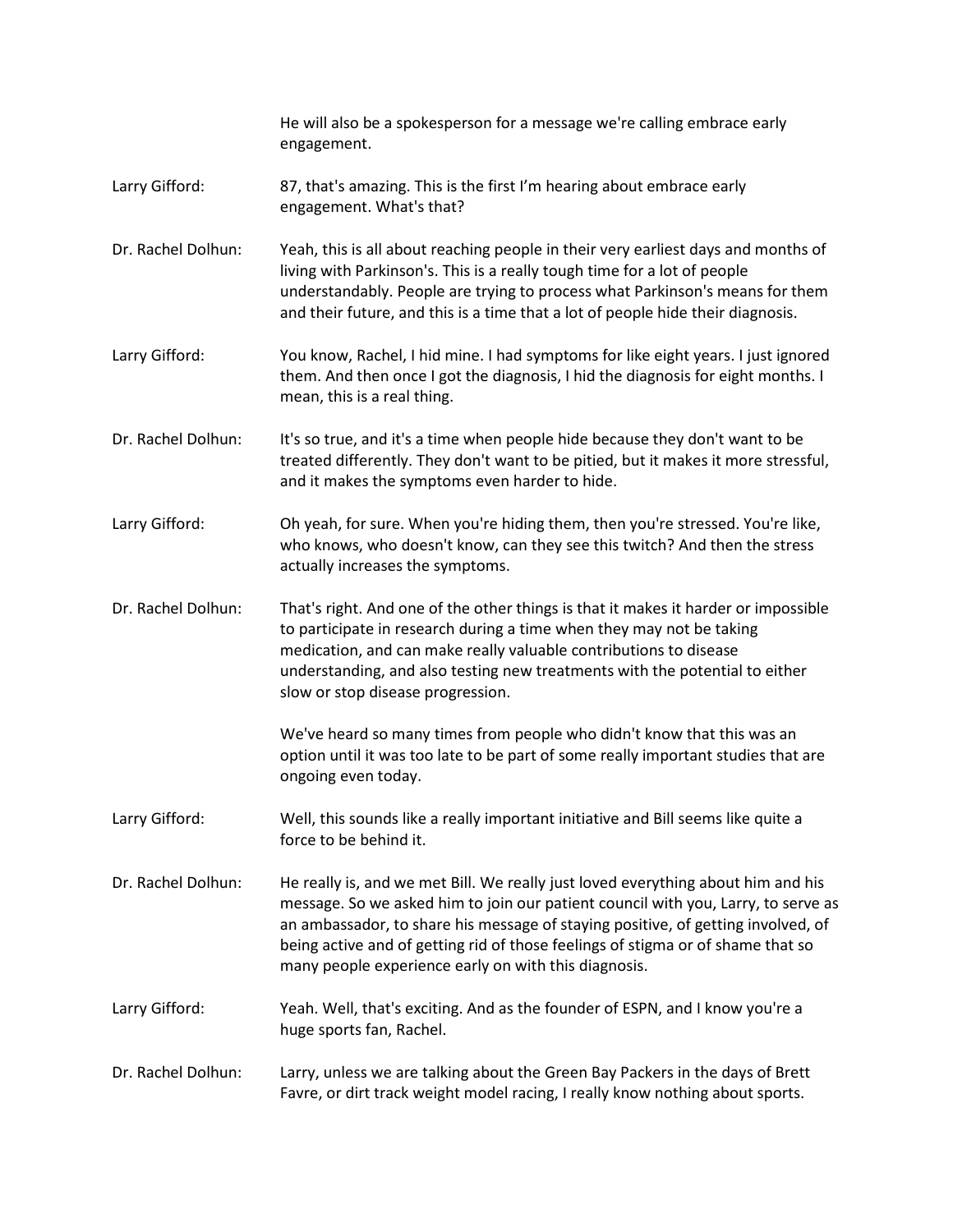| Larry Gifford:     | Well, it's very exciting for me because full disclosure, while Bill founded the 24<br>hour cable sports channel ESPN in Bristol, Connecticut, back in 1979. I worked<br>for ESPN for six years, both in Bristol and in Los Angeles in the mid-2000s to the<br>early 2010s.                                                                                                                                                                                                                                                                                                                                                                                                                                         |
|--------------------|--------------------------------------------------------------------------------------------------------------------------------------------------------------------------------------------------------------------------------------------------------------------------------------------------------------------------------------------------------------------------------------------------------------------------------------------------------------------------------------------------------------------------------------------------------------------------------------------------------------------------------------------------------------------------------------------------------------------|
|                    | I was program director of ESPN's radio network, and eventually moved to Los<br>Angeles to program 710 ESPN, which was owned and operated by ESPN, ABC,<br>and the Walt Disney Company. But until today, I never had the honor of meeting<br>the man who made it all happen.                                                                                                                                                                                                                                                                                                                                                                                                                                        |
| Dr. Rachel Dolhun: | Well, I didn't know all that about you, Larry, so I learned something new today<br>too.                                                                                                                                                                                                                                                                                                                                                                                                                                                                                                                                                                                                                            |
| Larry Gifford:     | Well, embrace early engagement is a great way to kick off. Here's what I'm<br>hearing, what are you hearing? Sticking with the sports theme, I hear there's a<br>woman with Parkinson's in Los Angeles. Joan De Young, a world-class quilter<br>who has been sewing and selling face masks with Los Angeles Dodgers fabric to<br>raise money for Parkinson's. And she's doing it in honor of Dodgers legend, Kirk<br>Gibson, who is also living with Parkinson's disease.                                                                                                                                                                                                                                          |
| Dr. Rachel Dolhun: | It's really so cool to see how people are contributing in these creative ways,<br>using their skills in new and different ways to help people, to help the<br>community, to help for the greater good.                                                                                                                                                                                                                                                                                                                                                                                                                                                                                                             |
|                    | And, as I mentioned, I'm not the biggest sports expert you're ever going to<br>speak to, but I really think it's great that this is being done in Kirk Gibson's<br>honor. Our Foundation knows him pretty well, and he really is most definitely<br>worthy of this honor.                                                                                                                                                                                                                                                                                                                                                                                                                                          |
| Larry Gifford:     | Yeah, it's cool. Boy, what a legend is he in Los Angeles. As Major League Baseball<br>continues to be locked down because of COVID-19, mlb.com is finding some<br>really great stories to share, including the Parkinson's journey of former<br>Colorado Rockies outfielder, Ben Petrick.                                                                                                                                                                                                                                                                                                                                                                                                                          |
|                    | Now he was drafted in 1995. He was diagnosed in 2000, but he didn't give up<br>the game. So this guy played Major League Baseball with Parkinson's and not<br>only did he just play it, a year after his diagnosis, he batted a home run off a Hall<br>of Fame pitcher, Randy Johnson, which was great, but complicated because as<br>he trotted the bases, Patrick says whether he hit a ground ball or a home run,<br>his thoughts immediately went to pumping his left arm faster so his run<br>wouldn't get off rhythm, which I totally get. Like I can't run or I'll fall. It blows my<br>mind that he was able to play Major League Baseball at that level, and still like<br>succeed at the highest levels. |
| Dr. Rachel Dolhun: | Mine too. I mean, this is such a neat story, and I am constantly amazed by what<br>people can do with Parkinson's because oftentimes it's so much more than what<br>I can do without Parkinson's.                                                                                                                                                                                                                                                                                                                                                                                                                                                                                                                  |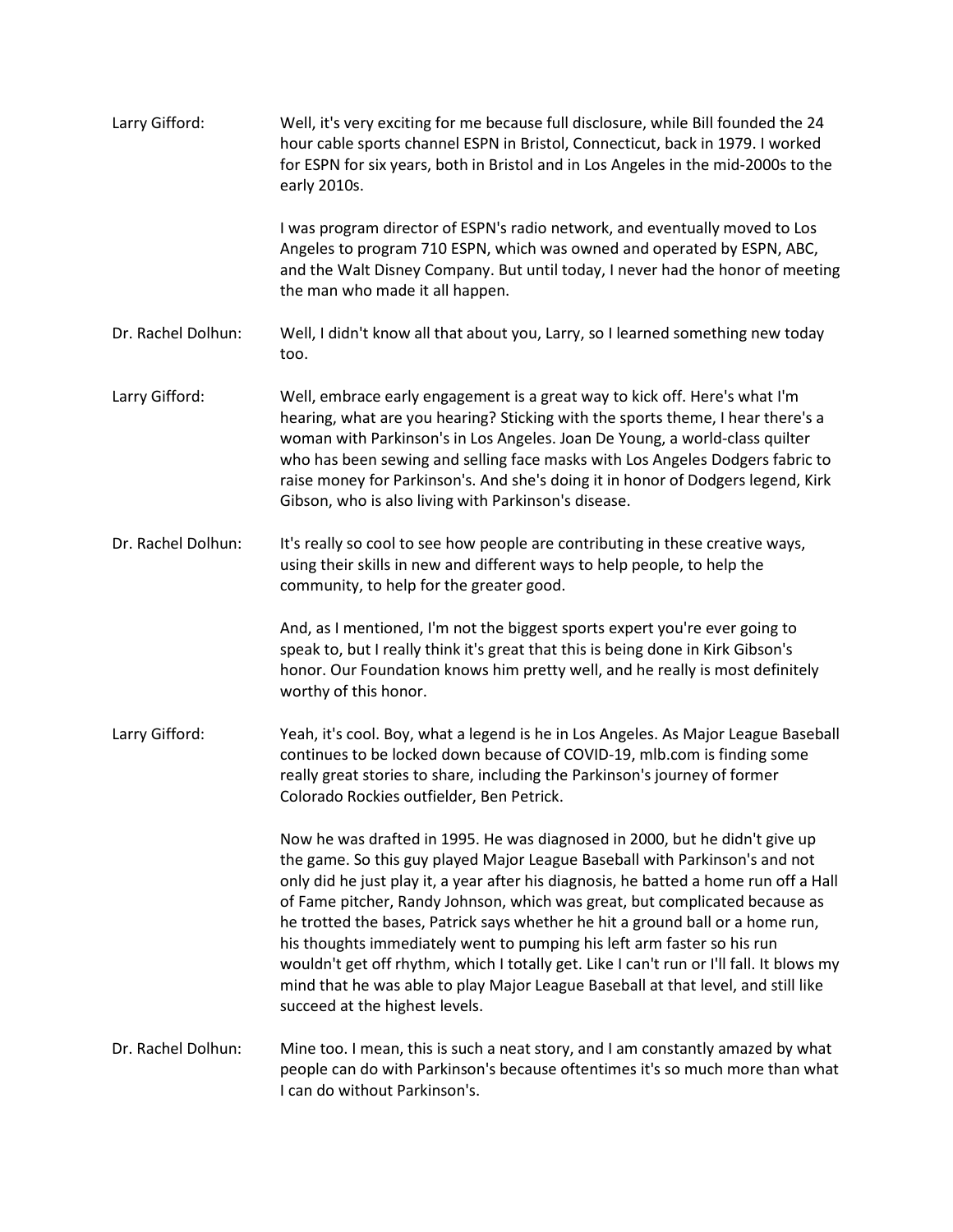|                    | There are people out there running marathons, as you said, playing Major<br>League Baseball, sewing. I can't sew. So, as I said, I mean oftentimes there are<br>people who don't give up and shouldn't have to give up the things that they<br>love. With Parkinson's you can adapt, you can be flexible, and you can get<br>around these things.                                                                                                  |
|--------------------|----------------------------------------------------------------------------------------------------------------------------------------------------------------------------------------------------------------------------------------------------------------------------------------------------------------------------------------------------------------------------------------------------------------------------------------------------|
|                    | Now, as you pointed out, I mean, it's there, you have to live with it. You have to<br>get around it. You have to be flexible. You have to meet this challenge. And<br>that's why at the Foundation, we're doing what we can to make this a thing of<br>the past, to come up with better treatments now, and to do what we can to find<br>a cure because it's there and it sucks. And there are things that you have to do<br>to get around it now. |
|                    | But yeah, stories like this just, as you said, blow my mind because people just<br>come up with amazing ways to live well with Parkinson's and to do the things<br>that they love to do.                                                                                                                                                                                                                                                           |
| Larry Gifford:     | Do I hear something in the background there? Is there a truck going by?                                                                                                                                                                                                                                                                                                                                                                            |
| Dr. Rachel Dolhun: | It's so much quieter than it usually is. This is quarantine in New York City. So this<br>is not a usual day in New York City, but that's my New York City apartment.                                                                                                                                                                                                                                                                               |
| Larry Gifford:     | All right. Now, back to the real theme of the podcast. I'm hearing the American<br>Academy of Neurology has issued some really new guidance for neurologists<br>treating people with Parkinson's during the COVID-19 pandemic.                                                                                                                                                                                                                     |
| Dr. Rachel Dolhun: | Yes, and this is something we see associations like the AAN, which is a group of<br>neurologists do when there is a significant new factor, like the pandemic that<br>affects how doctors and patients think about care as usual.                                                                                                                                                                                                                  |
|                    | And so, one of the recommendations is to get telemedicine for usual visits, so<br>regular ongoing non-urgent care. And we've seen a shift to telemedicine in the<br>past couple months for regular care.                                                                                                                                                                                                                                           |
|                    | So the hope is that this could be one way to get regular non-urgent care for the<br>future. This could decrease risk of exposure to the virus, lessen risk of the virus<br>for the future, and so that's one recommendation moving forward.                                                                                                                                                                                                        |
| Larry Gifford:     | Well, what's interesting about that, and I had a telehealth session with my<br>doctor, and now he's following up with email. I actually have more<br>communication with him now than I did before.                                                                                                                                                                                                                                                 |
| Dr. Rachel Dolhun: | That's right. And I think a lot of people are seeing that. We also have a lot of<br>resources. We know that there's a huge learning curve for doctors and patients<br>for telemedicine. So we have a webinar, Larry, that you moderated about the<br>topic of telemedicine. We also have some resources about getting the most out<br>of your telemedicine visit on our website.                                                                   |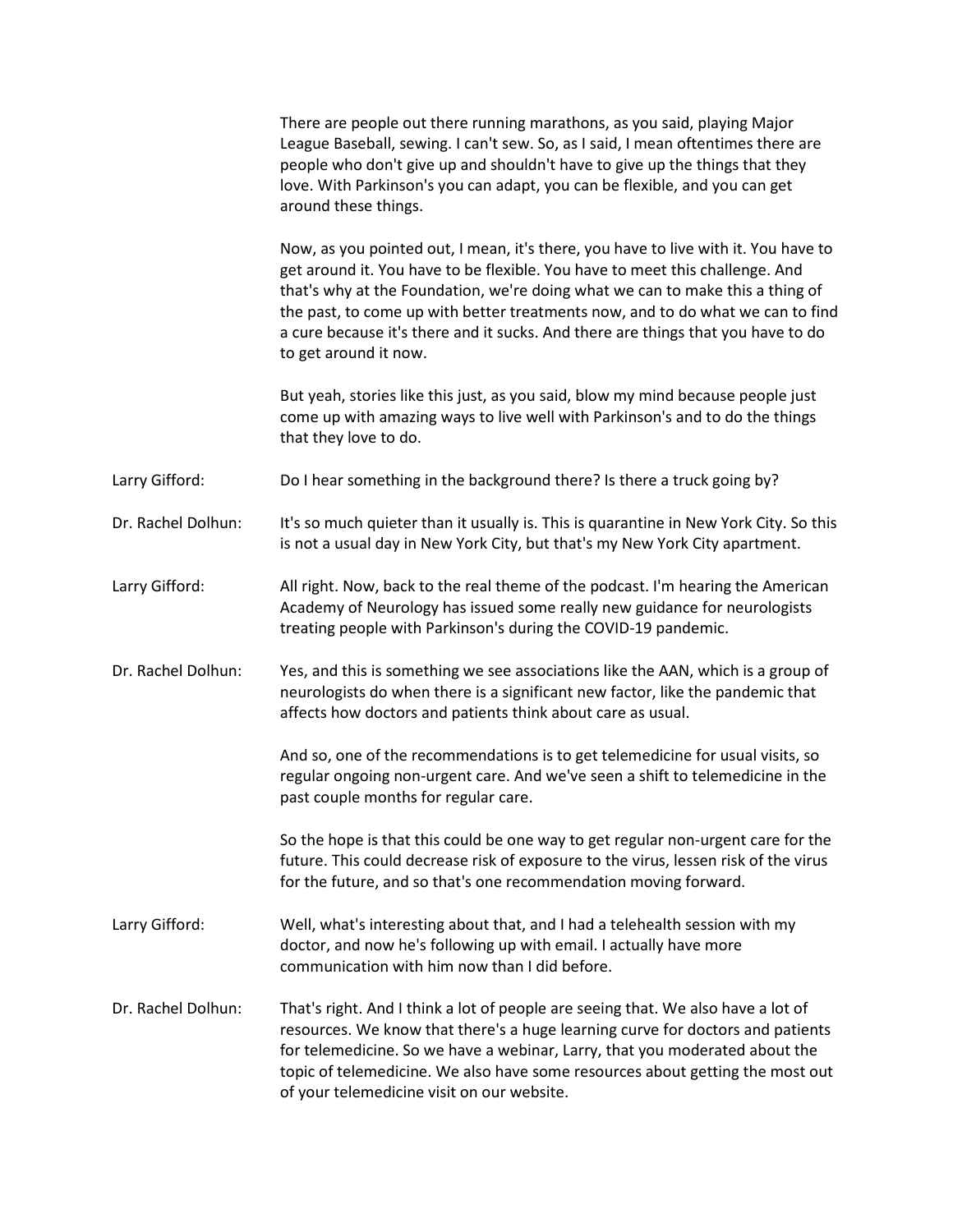| Larry Gifford:         | Yeah. So for the very latest on what's happening at the Michael J. Fox<br>Foundation for Parkinson's Research, be sure to check out michaeljfox.org. You<br>can also click that email signup part in the upper left hand corner and they'll just<br>send the information straight to your inbox, which is fantastic.                                                                                                                                                                                                            |
|------------------------|---------------------------------------------------------------------------------------------------------------------------------------------------------------------------------------------------------------------------------------------------------------------------------------------------------------------------------------------------------------------------------------------------------------------------------------------------------------------------------------------------------------------------------|
| Dr. Rachel Dolhun:     | Make it easy for you.                                                                                                                                                                                                                                                                                                                                                                                                                                                                                                           |
| Michael J. Fox:        | COVID-19 is testing us all in ways we never imagined. Around the globe<br>individuals, families, and nations are rising to this challenge with courage and<br>grace. I'm especially grateful for the research community's quick response to<br>this crisis. For our part, the Foundation is making this commitment. We will flex<br>with the researcher's needs in any way to keep critical neuroscience moving<br>forward with the least possible disruption. Together we will pull through this<br>and be stronger than ever. |
| Larry Gifford:         | Okay. So one of the issues we're all dealing with during coronavirus is staying<br>active. Our guest today is a huge advocate for getting your body in motion. Bill<br>Rasmussen lives in Seattle and was diagnosed with Parkinson's in 2014, and oh<br>yeah, by the way, he's the founder of ESPN. Woo hoo. Hello Bill.                                                                                                                                                                                                        |
| <b>Bill Rasmussen:</b> | Good morning, Larry. How's everything today?                                                                                                                                                                                                                                                                                                                                                                                                                                                                                    |
| Larry Gifford:         | Well, it's beautiful. Sun is shining and I'm still walking. So that's good news every<br>day.                                                                                                                                                                                                                                                                                                                                                                                                                                   |
| <b>Bill Rasmussen:</b> | I'm glad to hear you say that. I say that frequently. And then the other one that<br>you have to use is if you felt any better the world couldn't stand you.                                                                                                                                                                                                                                                                                                                                                                    |
| Larry Gifford:         | Yeah. If I was any better I'd be you.                                                                                                                                                                                                                                                                                                                                                                                                                                                                                           |
| <b>Bill Rasmussen:</b> | Well, I don't know about that. I have a positive approach so, as you've obviously<br>discovered, and I like to try different things and experiment. And some<br>experiments turn out pretty well, as did ESPN, as you know.                                                                                                                                                                                                                                                                                                     |
| Larry Gifford:         | Yeah. I want to thank you for creating that company because it gave me a really<br>an opportunity to cover Super Bowls and World Series and NBA Finals, award<br>shows and meet a ton of great people who are lifelong friends. And just thank<br>you for taking that big leap of faith.                                                                                                                                                                                                                                        |
| <b>Bill Rasmussen:</b> | You're very welcome. I enjoyed doing it. It seemed to be something that should<br>have been done a long time before that, but the technology wasn't there. And<br>for a non-technology guy, the only big word I ever learned was geosynchronous,<br>that's all. Beyond that I don't know anything else. There's a satellite up there<br>somewhere and it works. That's what counts.                                                                                                                                             |
| Larry Gifford:         | That's what matters. And especially during these COVID-19 days, we are all<br>missing sports.                                                                                                                                                                                                                                                                                                                                                                                                                                   |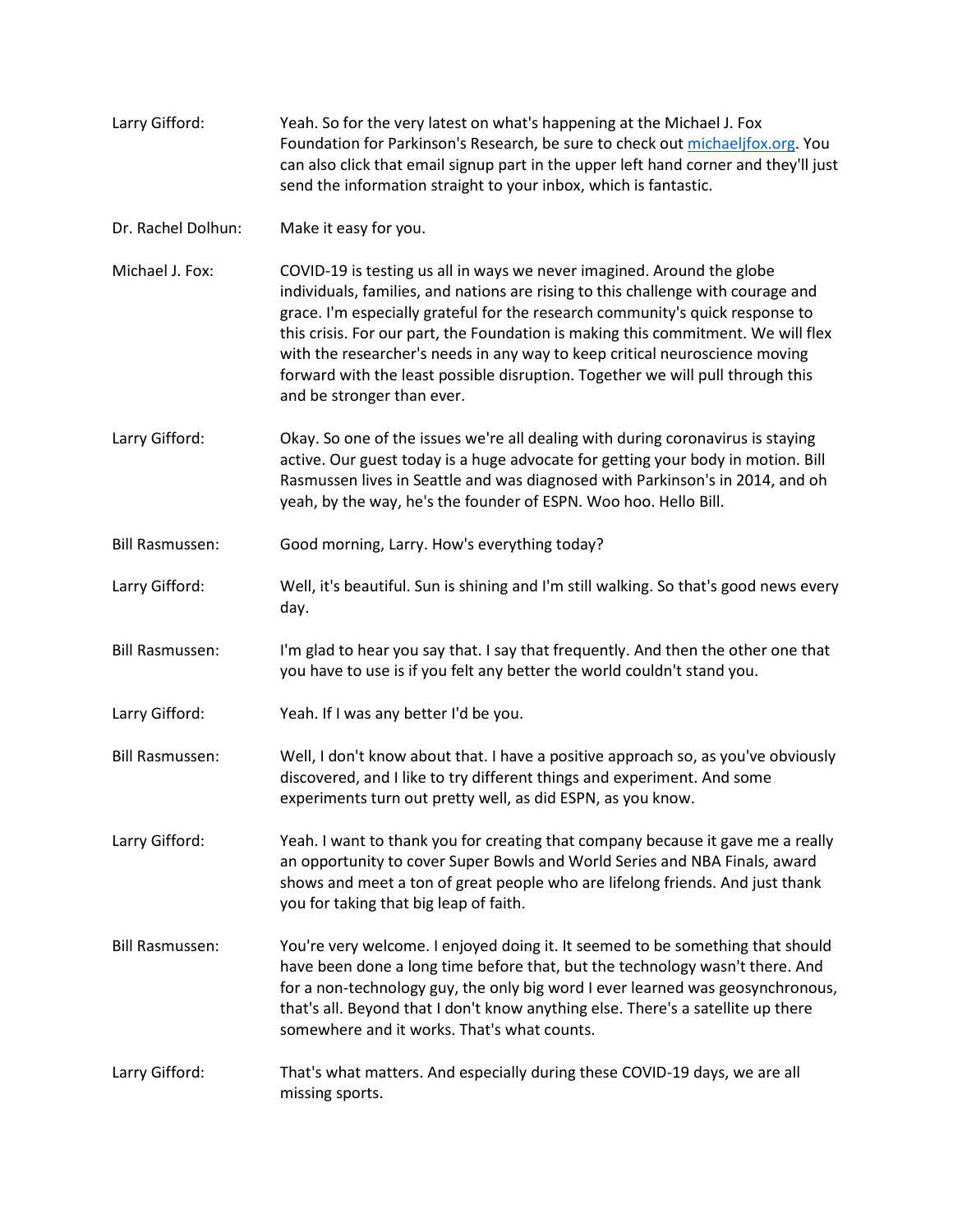- Bill Rasmussen: Oh, no question. This is almost like being back in the '50s. They only had a game or two a week, a football game or two on a Saturday, and that was it. This wall to wall sports idea where you can turn on any time of the day or night to any one of dozens of channels and find baseball, football, whatever, none of that existed. So having it all taken away is really very difficult. Lots of folks are having withdrawal symptoms.
- Larry Gifford: I turned on ESPN last month, they were doing a competition of stacking cups.
- Bill Rasmussen: Oh my goodness.
- Larry Gifford: And it reminded me of the old days when they were doing lumberjacking.
- Bill Rasmussen: Oh yeah. We had some great stuff. How about Irish hurling from, I don't know, Limerick, Ireland or someplace. That was kind of intriguing.
- Larry Gifford: Okay. That was great. What a journey you've been on. Six years ago your journey changed a bit though. What was that like to get the news from the neurologist that you have Parkinson's?
- Bill Rasmussen: Well, it was interesting. Obviously I had noticed that things weren't going the way they always had gone. I was becoming less flexible, I guess you would say. Things were bothering me, but I didn't think it was anything significant. I had visited my regular physician a year or so before, and I had just a slight twitch and he thought it might be what they call the essential tremor. But it got a little worse so I finally went and saw a neurologist and we did a bunch of tests and he said, "I hate to tell you this, I'm sorry to tell you this, but you have Parkinson's." Well, my mother had Parkinson's so I was familiar with a little bit of the background, not very much. So I set out on a journey to learn as much as I could about it.

And he quickly explained, obviously, it's not a death sentence. You're not going to die in three months or three years. But some various parts of your body aren't going to react properly because the brain isn't able to keep doing what it's been doing all your life. But there are ways to get around it. And one of the ways, obviously, is exercise and some medication and a good attitude. And I have the medication and I exercise twice a day and walk all that I can and try to keep those things going. I think, for me, it's been a question of what can I do to keep operating about at the same level that I was before? Can I still go and speak to people? Of course I can. My left hand is the one that has the biggest twitch, so to speak. I thought I'd keep it behind the podium or this or that, and after one event, they sent me a tape and I looked and that wasn't very effective. And so at that point, I said, "You know what? This is a fact of life. It's not anything to be embarrassed about. People catch cold, people break their leg, people knock their head up against a wall or whatever. And that's okay so why isn't Parkinson's okay?"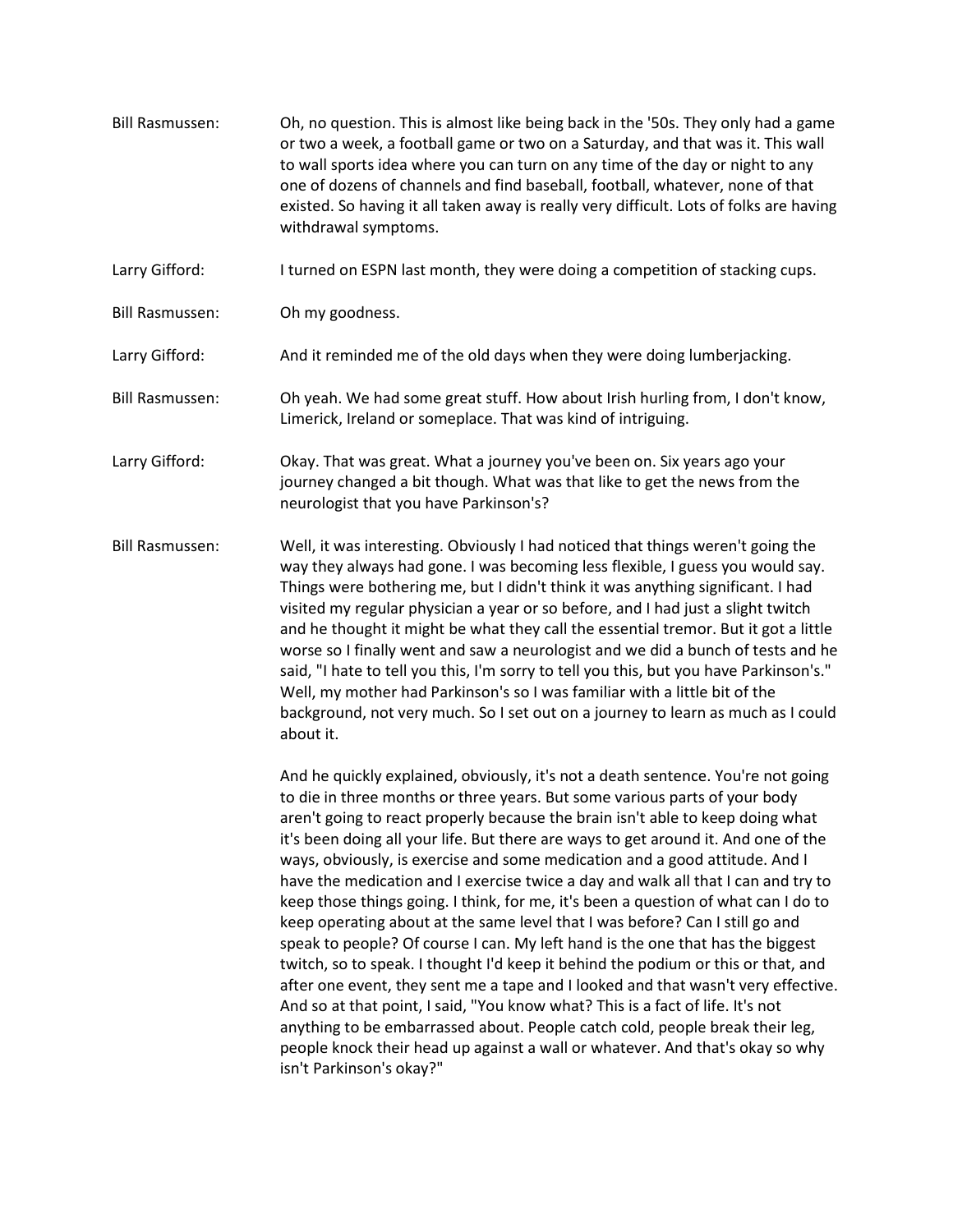And suddenly, as I began to look into it and began to ask more and more questions, for some reason Parkinson's is one of those diseases that people kind of want to hide. And I don't know why. You can't hide it.

Larry Gifford: It's hard.

Bill Rasmussen: Your body is changing. So I can't backhand a grounder at third base anymore. That's okay. I used to do that sometimes. Many times it would go right past you anyway. But I just think a positive attitude in everything we do is great, but it is especially important for anyone who is diagnosed with Parkinson's.

Larry Gifford: Now, when you were diagnosed, did you embrace this right away? Or did you take some time? Like for me it took me about eight months to sort of process the doctors saying you've got Parkinson's. And then I started telling my story, but-

- Bill Rasmussen: Well, my daughter is a nurse, a senior oncology radiation nurse, and she was there with me. And when he said that I'm afraid we have some bad news, she thought instantly it was something to do with cancer and so on, in the brain or whatever. And he said that I had Parkinson's so she was relieved. And so having seen my mother, I knew something of the progression. Not all the details, obviously, because you don't know that unless you live it. But my first thing was to start asking questions of the doctor. It was not only what can I do about it, but what are the impacts going to be? And he said a lot of that is going to be up to you, and a lot of it you can't control. So from that day on, I set out trying to find out as much as I could about it. But I didn't have any public announcement. Didn't even occur to me. And then after, let's see, I guess it was last summer-
- Larry Gifford: Yeah. Last summer. You went big.
- Bill Rasmussen: Yeah. We did this story with ESPN and that's when I decided maybe I can help somebody. And if I can help one person, that's great. If I can help two, that's even better.
- Larry Gifford: What was the catalyst to go from just being the person living with and dealing with Parkinson's to becoming that vocal advocate?

Bill Rasmussen: That's a really good question. I guess I started seeing people in a different light. I obviously met a couple of people who had Parkinson's, but interestingly enough, one of the people ... do you know Mike Soltys? You ever come find him in your time at ESPN?

- Larry Gifford: Oh yeah, of course I did. Mike Soltys is the head of PR for ESPN.
- Bill Rasmussen: Yeah. He had some difficulties with some health problems of his own.
- Larry Gifford: He has an inspirational story about dealing with his kidney cancer. Yes.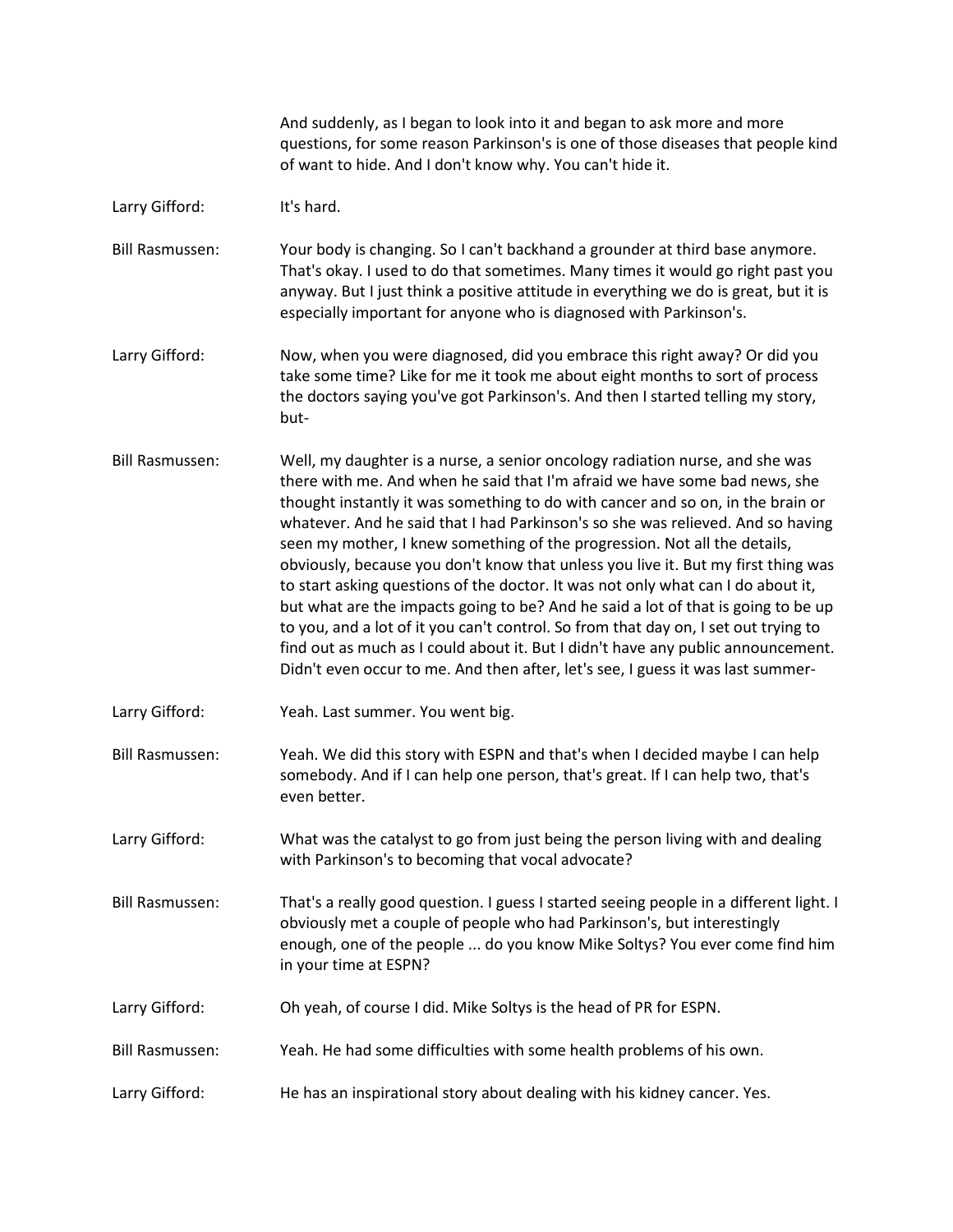| <b>Bill Rasmussen:</b> | He thought about going public with it for a long time. And he said finally he<br>decided to and he got a lot of response, as I did. And he said one guy wrote and<br>basically talked about his brother had the same problem that Mike had and that<br>Mike's message motivated his brother to go and have some surgery and get it<br>taken care of. And he said, "Mike, you saved my brother's life." That's pretty<br>powerful.                                                                                                                                                                                                                                                                                                                                                                                                                                                                                                                                                  |
|------------------------|------------------------------------------------------------------------------------------------------------------------------------------------------------------------------------------------------------------------------------------------------------------------------------------------------------------------------------------------------------------------------------------------------------------------------------------------------------------------------------------------------------------------------------------------------------------------------------------------------------------------------------------------------------------------------------------------------------------------------------------------------------------------------------------------------------------------------------------------------------------------------------------------------------------------------------------------------------------------------------|
| Larry:                 | Yeah.                                                                                                                                                                                                                                                                                                                                                                                                                                                                                                                                                                                                                                                                                                                                                                                                                                                                                                                                                                              |
| <b>Bill Rasmussen:</b> | So the ESPN has the resources to help write the story and kind of distribute it<br>and that's what we did last year and got involved, obviously, moved forward<br>and began talking to the Michael J. Fox folks. And here we are. I think people<br>should talk about it, should think about it, should think individually what can<br>they do better each day to help themselves? And as they help themselves<br>they're helping their family and everyone around them.                                                                                                                                                                                                                                                                                                                                                                                                                                                                                                           |
| Larry Gifford:         | How has keeping active helped you deal with your Parkinson's?                                                                                                                                                                                                                                                                                                                                                                                                                                                                                                                                                                                                                                                                                                                                                                                                                                                                                                                      |
| <b>Bill Rasmussen:</b> | Oh, I think it helps enormously. Maybe it's a routine that everybody does, I don't<br>know, but I wake up every morning with a positive thought. What am I going to<br>do today? I think ahead, obviously, like I know I was going to talk to you this<br>morning. I didn't wake up and say, "Oh, I'm going to talk to Larry." I've known<br>this was coming. But each day I make certain that I get all the exercise in, I walk<br>around the neighborhood because we can't go to the tracks or anything<br>anymore at this point.<br>But as far as impacting me, I can't dance particularly well, but then I never did so<br>I can't blame Parkinson's for that. I still write things. I'm in the process of<br>hopefully writing a book that'll get published. Just be positive, do things. I think<br>if you are an active person both physically and mentally, it's going to help with<br>Parkinson's and it's going to extend the good time of your life. I'm going to be 88 |
|                        | come October, so                                                                                                                                                                                                                                                                                                                                                                                                                                                                                                                                                                                                                                                                                                                                                                                                                                                                                                                                                                   |
| Larry Gifford:         | Wow.                                                                                                                                                                                                                                                                                                                                                                                                                                                                                                                                                                                                                                                                                                                                                                                                                                                                                                                                                                               |
| <b>Bill Rasmussen:</b> | I figure I've got 10 or 12 years more to go and I'm going to work hard at it.                                                                                                                                                                                                                                                                                                                                                                                                                                                                                                                                                                                                                                                                                                                                                                                                                                                                                                      |
| Larry Gifford:         | Good for you. That's a great attitude. I love it. I think you're counting up to 100<br>if I do my math correct.                                                                                                                                                                                                                                                                                                                                                                                                                                                                                                                                                                                                                                                                                                                                                                                                                                                                    |
| <b>Bill Rasmussen:</b> | Oh yeah. Yeah. Well, it's easier that way. It's easier to divide by 100.                                                                                                                                                                                                                                                                                                                                                                                                                                                                                                                                                                                                                                                                                                                                                                                                                                                                                                           |
| Larry Gifford:         | That's right.                                                                                                                                                                                                                                                                                                                                                                                                                                                                                                                                                                                                                                                                                                                                                                                                                                                                                                                                                                      |
| <b>Bill Rasmussen:</b> | If you live to 100, that's 36,500 days plus 25 leap years. So that's easy, just check<br>them off the calendar.                                                                                                                                                                                                                                                                                                                                                                                                                                                                                                                                                                                                                                                                                                                                                                                                                                                                    |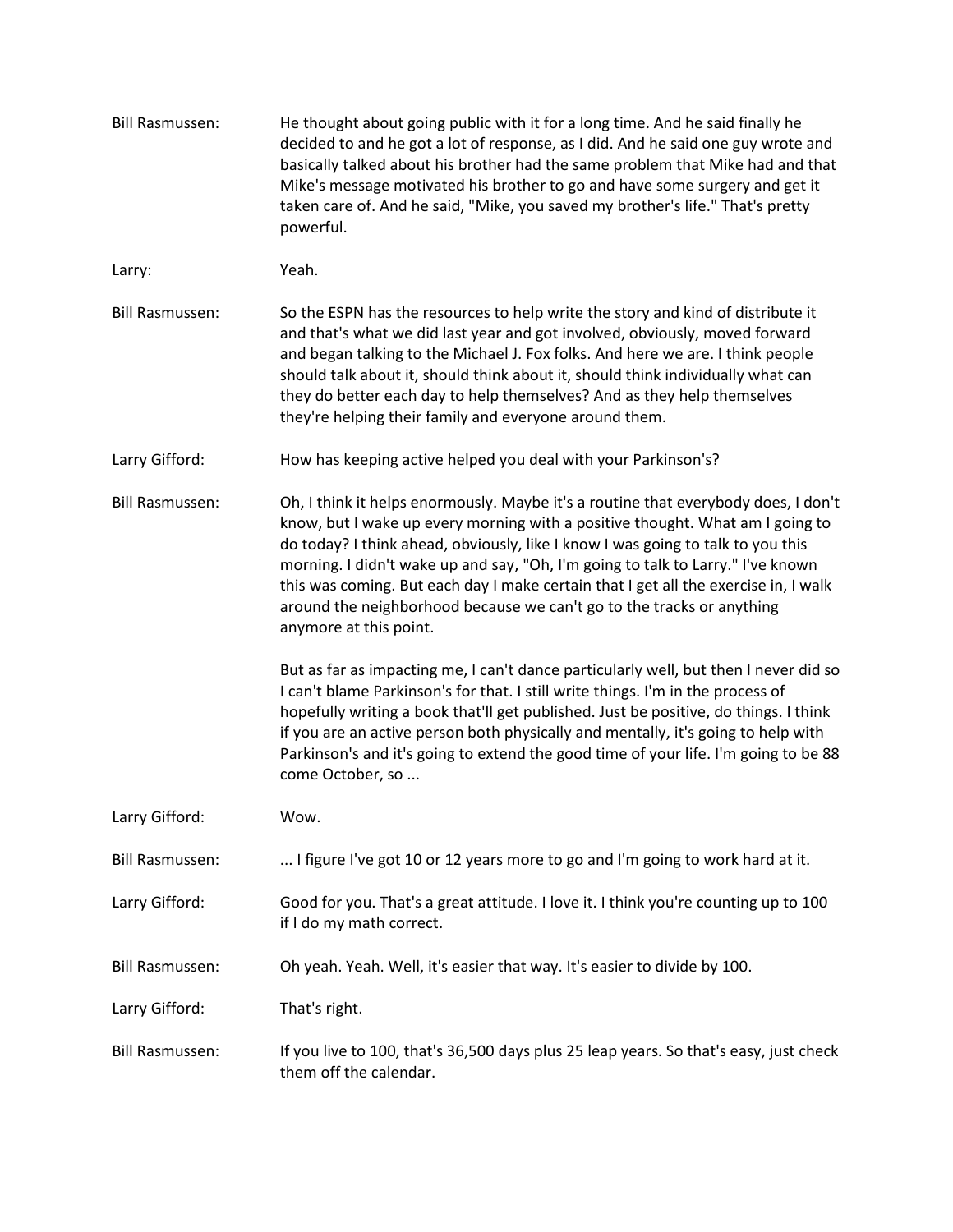Larry Gifford: That's right. That's great. How is your community, the community of people that surround you? How are they reacting to what you're doing? Bill Rasmussen: Oh, many of them are amazed, but most of them are just encouraging. There's a small support group, very active with people and scheduling events that we can go to. I think meeting other people and talking to people who you look around the room, everybody has Parkinson's. Okay. We don't even talk about Parkinson's per se. One fellow, he's 71-years-old, still plays on the softball team that won a national championship last year. Larry Gifford: Wow. That's great. Bill Rasmussen: Old guy's softball. That's a terrific attitude. Larry Gifford: Yeah, that's great. Bill Rasmussen: I said, "You don't need anybody to come out and be fodder for whatever, because I don't know if I could stand up to swing a bat." I shouldn't say that. I'm sure I could swing a bat and I can throw a ball and I can throw and catch. That's okay. And other people are doing the same thing. One lady with Parkinson's is a driver for one of the companies that picks people up and drops them off, so we don't have any commercial mix-ups here. Everybody tries to stay active. Well, not everybody, but so many people. And of course you gravitate to those folks who are active and they, same with me. Larry Gifford: Hey Bill, I believe people with Parkinson's are probably more prepared to handle the pandemic than most because our disease is so unpredictable. We're already living hour-to-hour, day-by-day, not knowing what symptoms may flare up. We're used to that life being uncertain. Bill Rasmussen: What you just said is absolutely correct. In effect, we have our own pasture with a fence around it that we have to play in, so to speak, and other people are so stunned that they can't resist going out the front door and meeting people and going here and going there. I think, yes, we are probably better prepared. As you know, the virus started here in Kirkland, Washington, which from where I'm sitting right now talking to you is out the front door, down the hill and turn left and the first stoplight I'm already there. Larry Gifford: Wow. Bill Rasmussen: Less than two miles from here. Larry Gifford: It was knocking on your door. Bill Rasmussen: Yeah, and everybody was quite concerned. "Oh my, what's going to happen? What's going to happen?" Well, keep doing what you're doing. I walk the streets of the neighborhood, as do a lot of people now, and the intriguing thing is now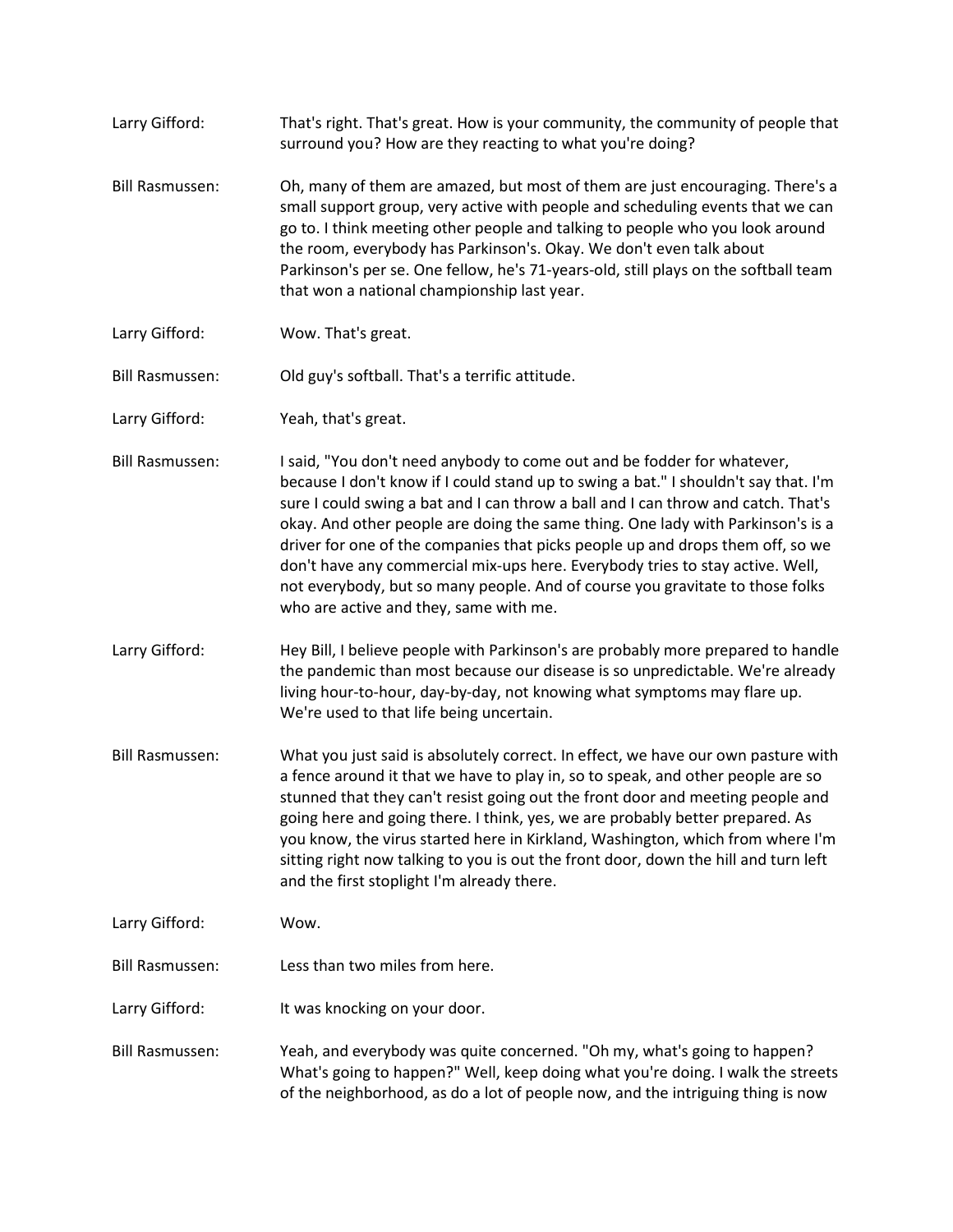of course we all have to cross the street. We can't stop and talk to each other. We have to have that 10 or 12 feet or whatever it is between us, which is fine. But I think the Parkinson's forces you to consider a little bit more in advance what you might want to get done if you're going to go out and about. I don't go in the grocery stores or any of those kinds of things as far as the pandemic is concerned. But then because I don't drive, I didn't do that very much before.

Larry Gifford: Right.

Bill Rasmussen: I still want to go to baseball games and football games or basketball games, but until this pandemic thing is over, can't even think about any of that kind of stuff.

Larry Gifford: I'm guessing you might have a unique perspective on what's happening, born in the middle of America's Great Depression. Are there lessons maybe about human spirit, entrepreneurialism or the importance of community which can apply from that era to what we're going through today?

Bill Rasmussen: Oh, absolutely. I was born in 1932, and what I remember, and you probably remember the same things as we went through the Depression. We were young kids and by the time Pearl Harbor happened in 1941 we were old enough to start appreciating rationing and the rationing coupons and no gas and no sugar and no food and meat and all those different kinds of things. I think that put some solid, solid foundation under all of us. I think that's why so many people from the 30s were very successful in life later on. We were taught some pretty severe lessons because of the Depression, parents losing jobs, people losing houses. It was just amazing, but we survived. I think from my own personal point of view, I can remember my father was always very positive, telling us we can do what we want.

> We can accomplish a lot in America. This is where we live. This is what we can do. Always take advantage of opportunities. He used to say, we might not have very much food but he would figure out a way to make sure we had food so everyone can have a meal. His only tenet was if you put it on your plate, you better eat it. I don't want to see any food wasted. That was a good one.

Larry Gifford: I remember that line too.

Bill Rasmussen: Sure. That came from that era. I was going to say, you heard the same thing. Maybe slightly different words but the message was the same.

Larry Gifford: That's right.

Bill Rasmussen: I think it all stems from that. And then of course, during World War II, everybody was so patriotic. We wanted to beat the bad guys. My father was one of 11 children so I had a lot of cousins. Many of them served in the Army and Navy and Marines. They were just a little bit older than I was since my father was the youngest in his family. But yeah, I'm a strong believer that that silent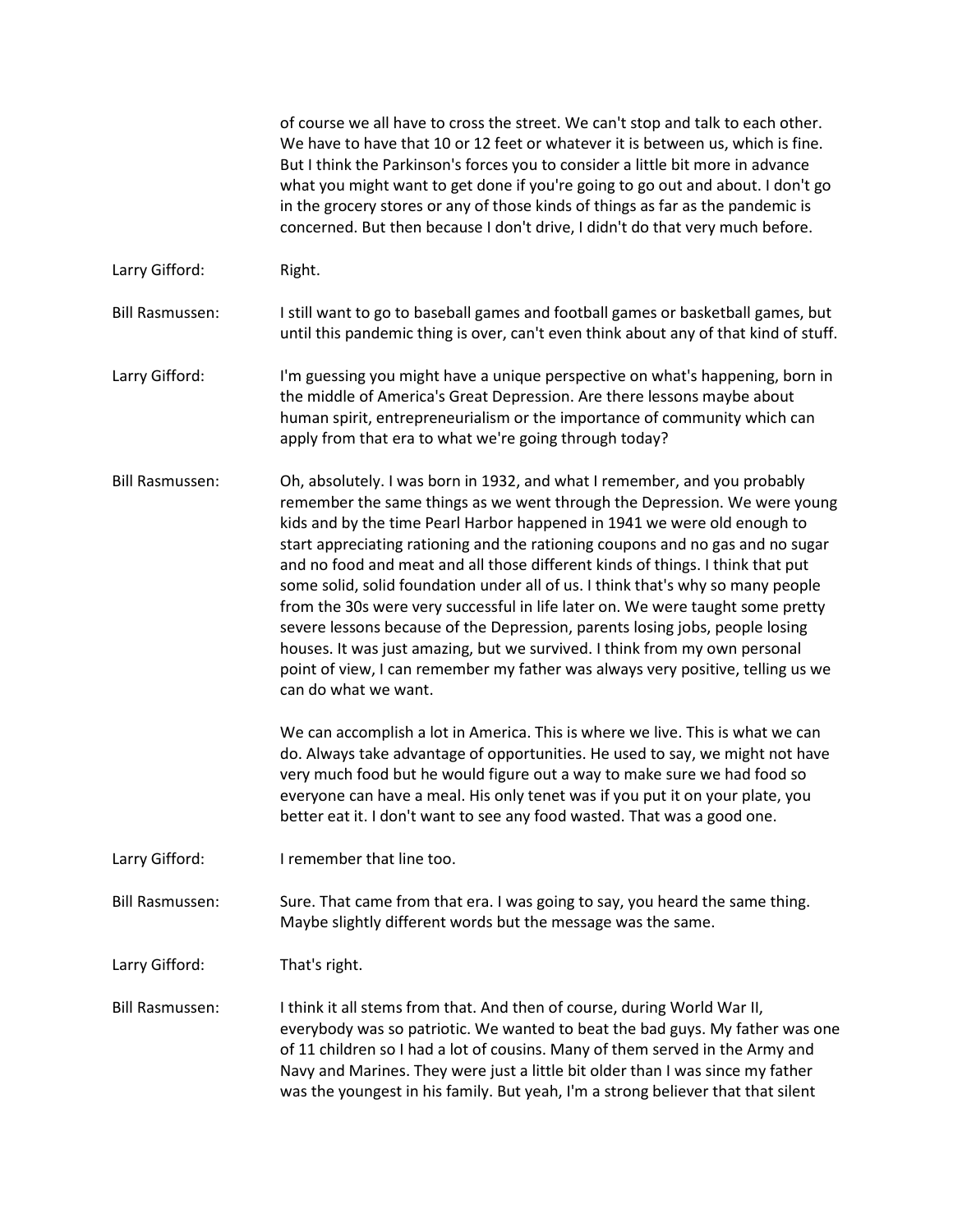generation, that 1925 to '45, born in that Depression Era, if it wasn't trial by fire, and I don't know what else it could be, but we survived and countless, countless people who've gone on to enormous success who were born and raised in that era.

Larry Gifford: Yeah. We all experience things in life which prepare us to deal with future events and unique ways. Are there any lessons that you learned through the founding of ESPN that you've been able to apply to dealing with Parkinson's?

Bill Rasmussen: That's a good question. Well, I guess one, the announcement that you have Parkinson's. That was from the neurologist and the announcement that I didn't have a job was kind of jarring. That was probably more jarring than the Parkinson's announcement now that I look back on it.

Larry Gifford: Tell us about that.

Bill Rasmussen: Memorial Day Weekend, 1978, working for the New England Whalers and Howard Baldwin and Colleen Howe decided that I was no longer indispensable. I was dispensable. She called me on her way. Colleen Howe called. She was headed to the airport and she said, "I really wanted to ..." She got all excited and flustered about it. "I didn't want to do it this way." But I had been the executive director of the Howe Enterprises. They were a business family top to bottom. She said, "We don't want you back at the end of this, Howard. I have to catch a plane. Goodbye." So that was pretty jarring and that's not exactly the way that the HR folks would handle a dismissal today I think.

Larry Gifford: I don't think so. It's interesting. You got fired, but you didn't let it get you down. You just sort of brushed it off and said, "I'll start my own business."

Bill Rasmussen: Yep. You just have to keep going.

Larry Gifford: Yeah, you just got to keep moving.

Bill Rasmussen: Yeah. I had three kids in junior, high school, and college. So I had one at each level. And when we went through that, they were all concerned, but I had to display confidence to them that we are going to make it, that this is fine. We'll get through this. And we did. They all turned out just fine. Now I'm waiting. I've got seven grandchildren and they're starting to get married so if I keep getting heading toward 100 I'm might have had some great grandchildren before long.

Larry Gifford: That's right.

Bill Rasmussen: I have to stay healthy for them. I can't let Parkinson's get me down with them. That's a no, no. You've got to be positive.

Larry Gifford: I love that. We're living in this sports-less world through a global pandemic with Parkinson's. What brings you hope?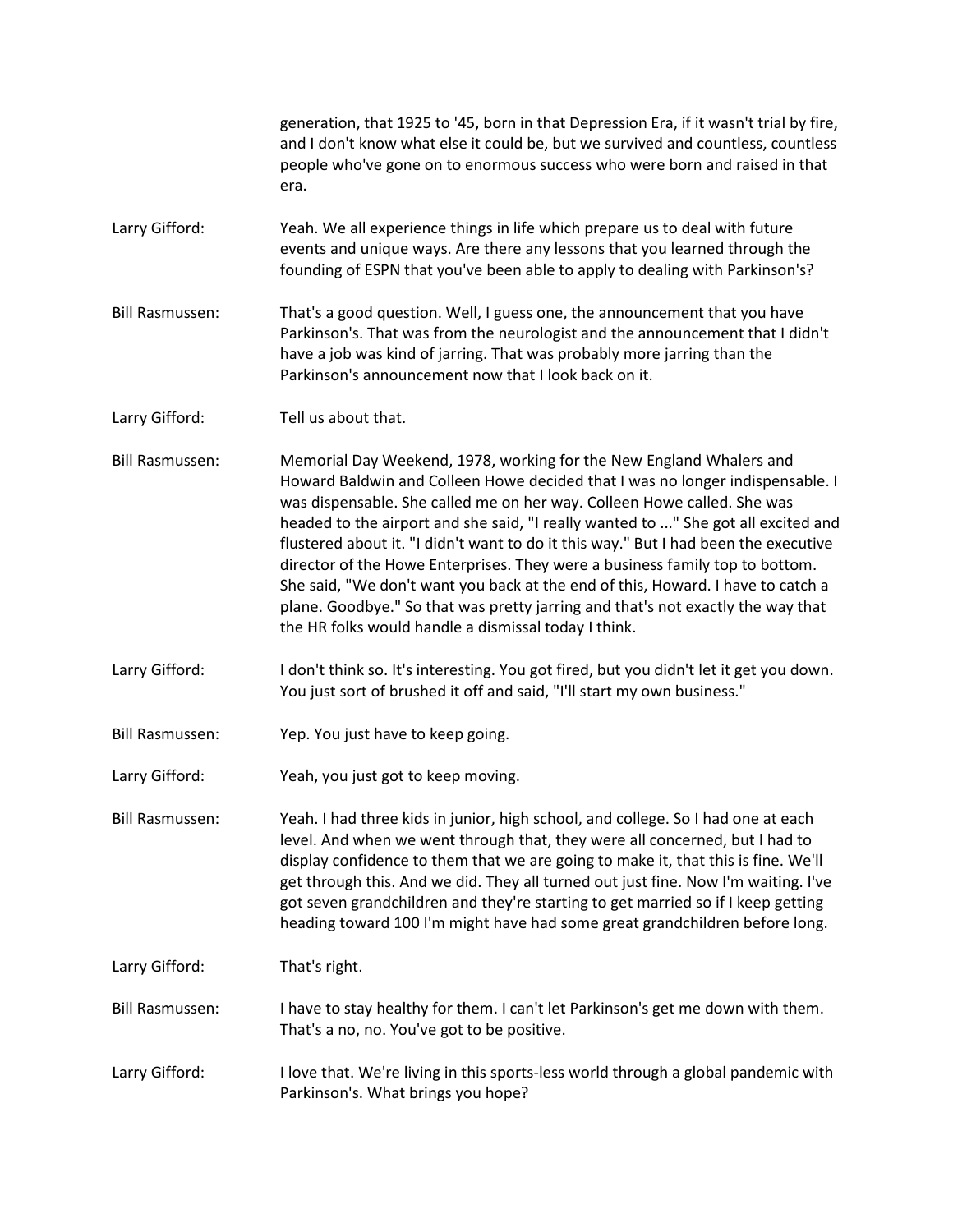- Bill Rasmussen: Waking up every day. No matter who we are or how old or how young we are, we're all granted the same amount of time to go to sleep and if we go to sleep and we wake up, it all comes out even at the end. I wake up every day and I start off very positively every single day. I don't leave my office messy. I don't leave the bed unmade. I just get up and start the day. And I usually plan ahead. I've got one or two things that I'm going to get done. I was looking forward to this conversation this morning.
- Bill Rasmussen: And it's a pretty exciting world we live in if you give yourself a chance and look for things to do, look for positive things to do. And I think one of the great things that we can all do, is help each other get through these things like Parkinson's and the pandemic and everything else. And it may only be a word or an action or something. And somebody says, "You made my day better." Well, that's great. Do I get tired and so on some days, and do I have a bad Parkinson's? Of course, but I always know there's a better one coming and that keeps me going and hopefully, it'll keep others going as well.
- Larry Gifford: I think you make a lot of people's days. I know my day is off to a great start because we're having this conversation.
- Bill Rasmussen: Well, thank you. I feel the same way. I can find lots of things to make me smile and make me feel better. And hopefully, be able to do things to encourage students in college or business school or whatever or corporate groups when we speak. The ESPN story opens a lot of doors for that to be able to talk to people. And I think me talking to other people helps me as well. I feed off their energy and enthusiasm. And when people ask questions about one thing or another, and we can have a good conversation like we're having now, then we feel better as we walk away and we can do something maybe to help another person.
- Larry Gifford: It's really interesting when you share your story, how it really comes back at you. You end up learning more about yourself and feeling more positive and more energized. And so, it feeds your health and your happiness. It's really neat to see how that works.
- Bill Rasmussen: Well, I think, and the researchers who are brilliant people, and I don't mean to be negative in any way to them, but it's like I said earlier, they're kind of like the official scorekeeper up in the booth. They're looking across a wide range of folks - age-wise, how serious their Parkinson's may be, and trying to identify patterns so that they can get to a solution, to get to a way to cure it eventually, we hope. But we're the players on the field, Larry. We're walking through it every day.

And so, they can study my brain, but I have to use my brain. And they can study your brain, but you have to use your brain to get through each day. And those are the things that I think if we can convince people when you hear the word Parkinson's, you don't stop thinking, you don't stop living or any of those things. You adjust and keep on keeping on, as they say.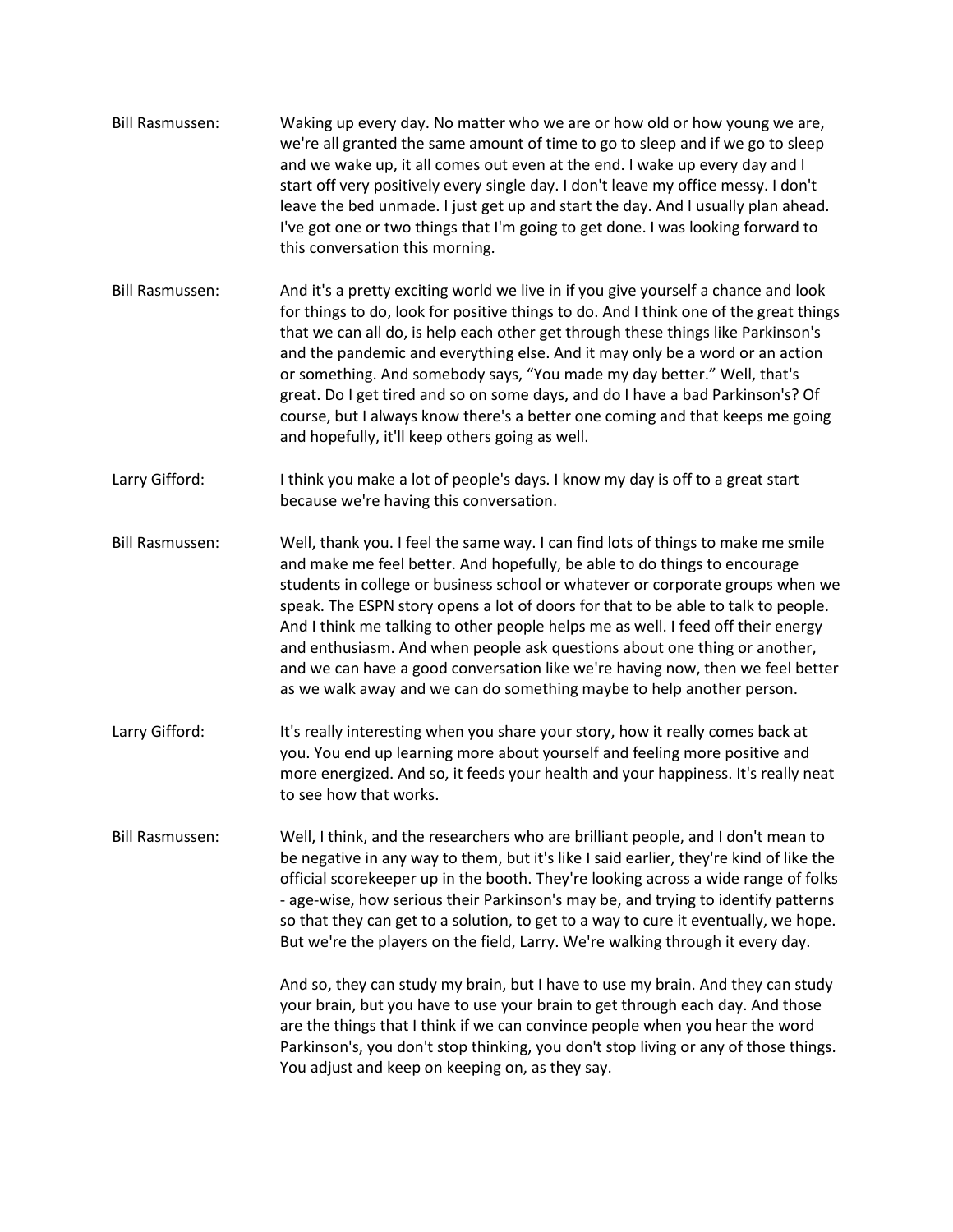| Larry Gifford: | A final question for you, Bill. When we live through big moments in life, and I |
|----------------|---------------------------------------------------------------------------------|
|                | think this pandemic one is probably a unique to all of us having a worldwide    |
|                | event that affects every human being. What do you think we're learning from     |
|                | this? Or what are you learning from this?                                       |

Bill Rasmussen: I think a lot of people are learning that they can survive and that they can count on themselves to be a little more, I don't know if the word is inventive, to be a little more creative and that there is some serious sides to life that may, especially the younger people who are charging through school and be it high school or college or graduate school or in their first job and so on. Things have been, I don't want to say things have been easy for all of them across the country, but they've been living, we've been experiencing over the last several years, I would say, several years as in from the '60s or '70s or '50s or however far back you want to go, that it isn't all handed to you on a silver platter. You have to really think about things.

> And maybe this is causing a few of them to come up short in our society and say, "Wait a second, I've got to kind of reevaluate where I'm going and what I'm doing and how can I help?" And I think helping others really helps each individual as well. And if I can do that and help one person, it makes me feel good and it makes them a little bit better, that's great. So I hope that more people are learning that.

And I think that as I walk around and talk to a lot of young couples here, that I'm living in a house with my daughter and her husband and two of my granddaughters. So, it's a young neighborhood, and everybody is still very positive. We're going to get through this seems to be the major attitude that they have. And they're especially concerned about their young children, their preschoolers and their first and second graders. They say, "We've got to get this solved, so they have a good life." The pandemic is certainly not a good thing, but maybe it is forcing people to think a little bit differently about their futures and making it better than they perhaps would have had.

- Larry Gifford: Great insights. Thanks, Bill. And thank you for joining us today. I look forward to having you on the Michael J. Fox patient council. I think we'll have some good times, and we'll make some noise.
- Bill Rasmussen: Yeah. I'm looking forward to it as well, Larry. And who knows? Between us we may come up with a couple of really good talks here.
- Larry Gifford: Yeah. Well, I think we'll string a couple of them together.
- Bill Rasmussen: And I bet we've triggered a few already.
- Larry Gifford: Yeah, that's right. Bill, thanks so much.
- Bill Rasmussen: You are very welcome, Larry. I enjoyed it. Thank you.